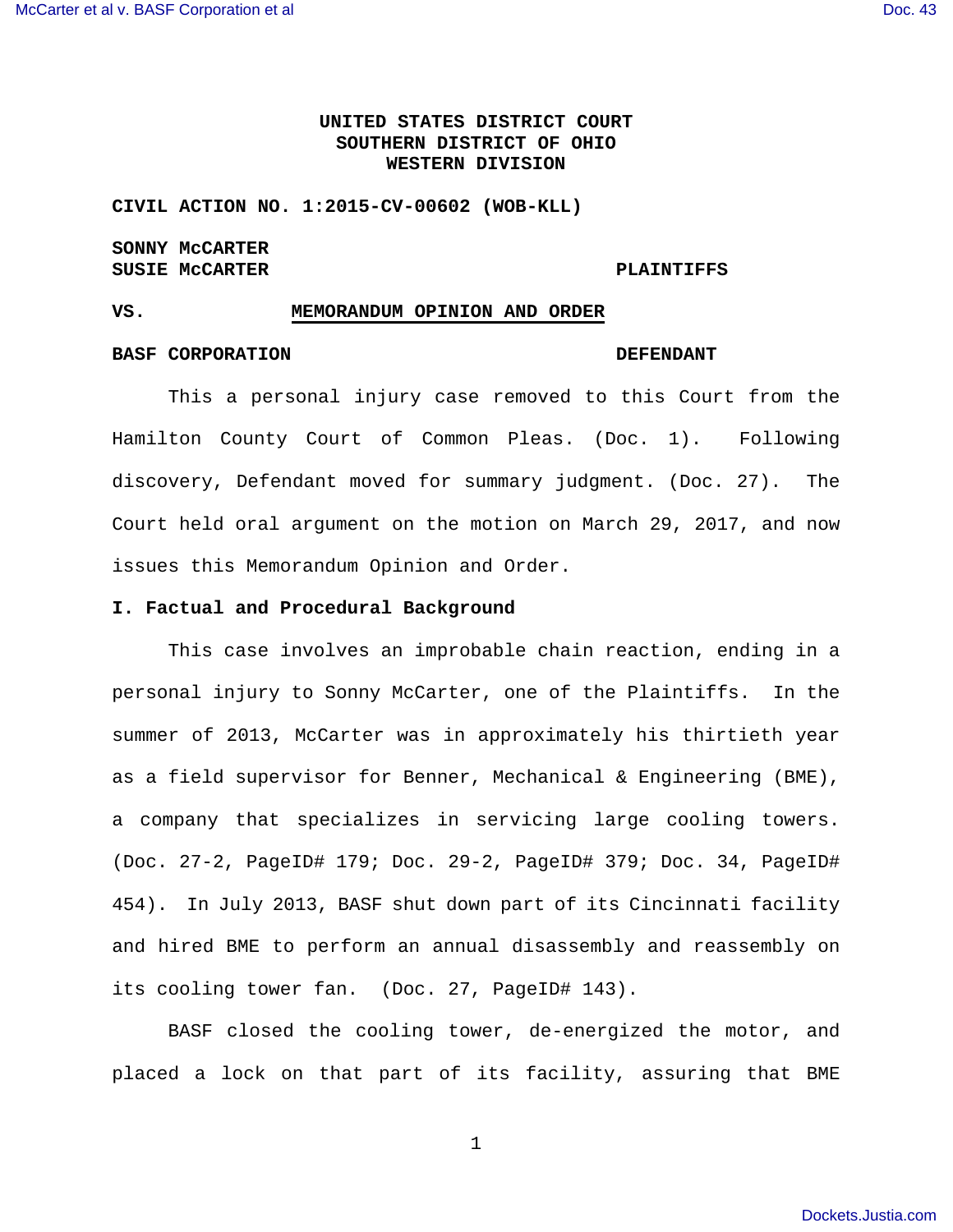controlled access to the area. (Doc. 27-2, PageID# 180).<sup>1</sup> BME controlled the area thereafter, and BASF employees only entered when "invited by a BME employee."  $(Id.)$ .

 At approximately 2:15 p.m. on August 13, 2014, McCarter was standing on the roof of the cooling tower—approximately eight stories high—watching a crane remove the old fan. (Doc. 27-4, PageID# 192–93). He noticed that the guardrail next to him was loose, and alerted his fellow BME employees on the roof. (Doc. 34-1, PageID# 465). A BASF employee was also on the roof, too, and McCarter called him over to show him the loose rail. (Doc. 27-4, PageID# 211). To display the problem, McCarter hit the guardrail and caused it to shake.<sup>2</sup> (Doc.  $27-1$ , PageID# 168).

 The vibration set off a highly unlikely chain reaction. A series of light poles were attached to the guard rail. (Doc. 29- 5, PageID# 434). These outdoor lights were approximately 21 years old. (Doc. 29-2, PageID# 398). The vibration from the guardrail shook the light pole directly in front of McCarter. (Doc. 27-4, PageID# 193). The connection point between the light fixture and

 $\overline{a}$ 

 $1$  During discovery of this case, a BME employee said BME "had control over the cooling tower and any work being performed." (Doc. 27-2, PageID# 180).

 $2$  The record characterizes this in different ways, but they are differences of semantics. McCarter said he "hit" it. (Doc. 27-1, PageID# 168). A BASF employee said McCarter "shook" it. (Doc. 27-1, PageID# 159). Another BME employee said he saw McCarter "briskly shaking it." (Doc. 27-3, PageID# 184). And a BASF employee said McCarter "quickly hit the handrail two to three times, causing it to shake." (Doc. 27-6, PageID# 333).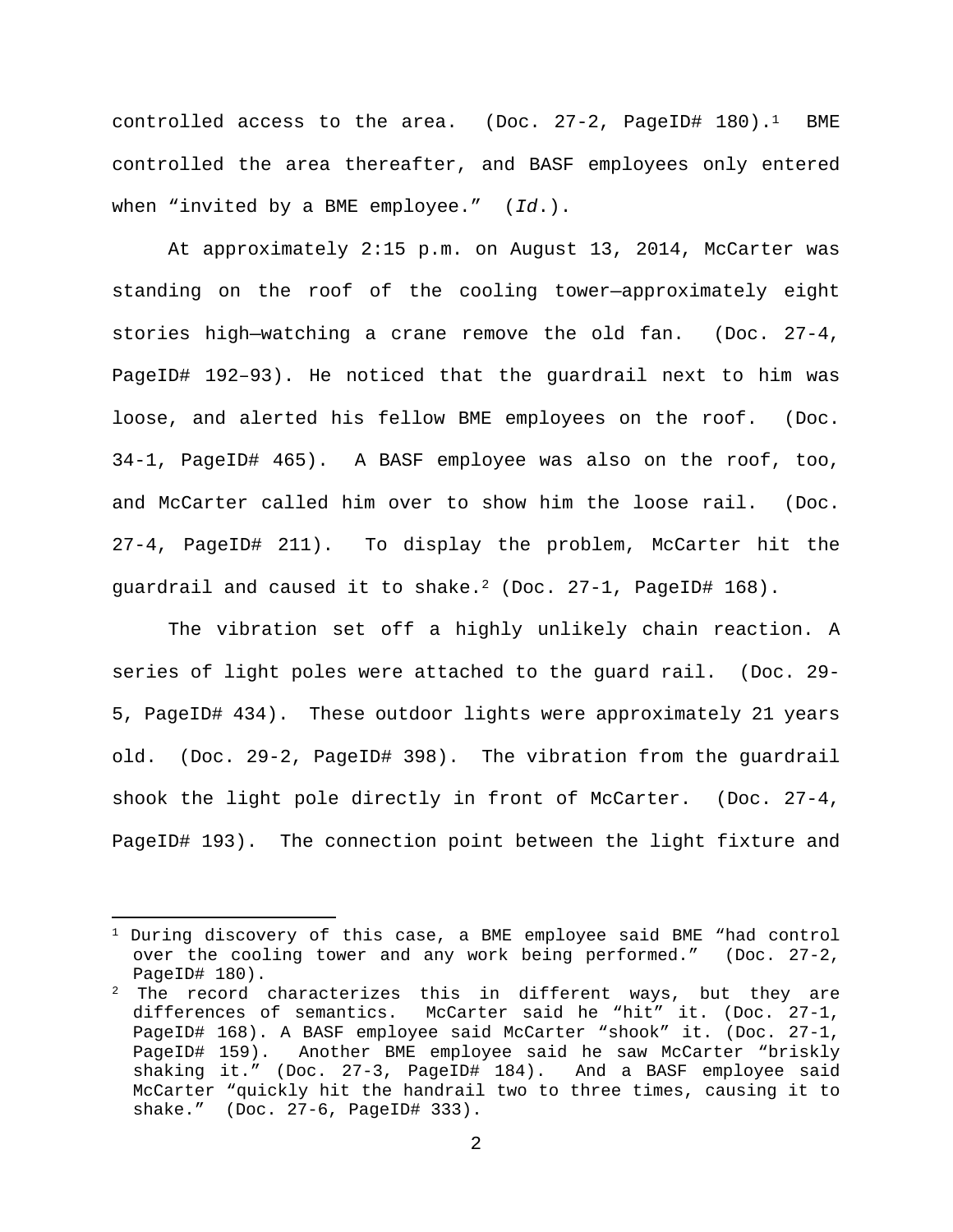the light pole was already rusted, and it cracked because of the vibration. (Doc. 27-1, PageID# 160). The light fell onto McCarter's head, which was protected by a hard hat. (Doc. 27-6, PageID# 333). McCarter fell down for a moment, and then got back up. (Id.). McCarter initially refused medical treatment, but did report lightheadedness and soreness in his neck. (Doc. 27-4, PageID# 216; Doc. 29-3, PageID# 422).

 This was the first time any light fixture had broken in such a way at BASF. (Doc. 27-1, PageID# 159). BASF had conducted a visual check on the area, but only for dead bulbs or issues that could be observed by standing next to the fixture. (Id.; Doc. 29- 2, PageID# 417, 419–20). To discover the weakened connection between the pole and the light fixture, BASF would have had to deconstruct the attachment. (Doc. 27-1, PageID# 160).

#### **II. Analysis**

 This is a basic negligence case under Ohio law. "In general, a cause of action for negligence requires proof of (1) a duty requiring the defendant to conform to a certain standard of conduct, (2) breach of that duty, (3) a causal connection between the breach and injury, and (4) damages." Cromer v. Children's Hosp. Med. Ctr. of Akron, 29 N.E.3d 921, 928 (Ohio 2015). To win this case at trial, Plaintiffs must prove all four of those elements. Conversely, if Defendant can show at this summary judgment stage that Plaintiffs cannot prove any one element, then Defendant is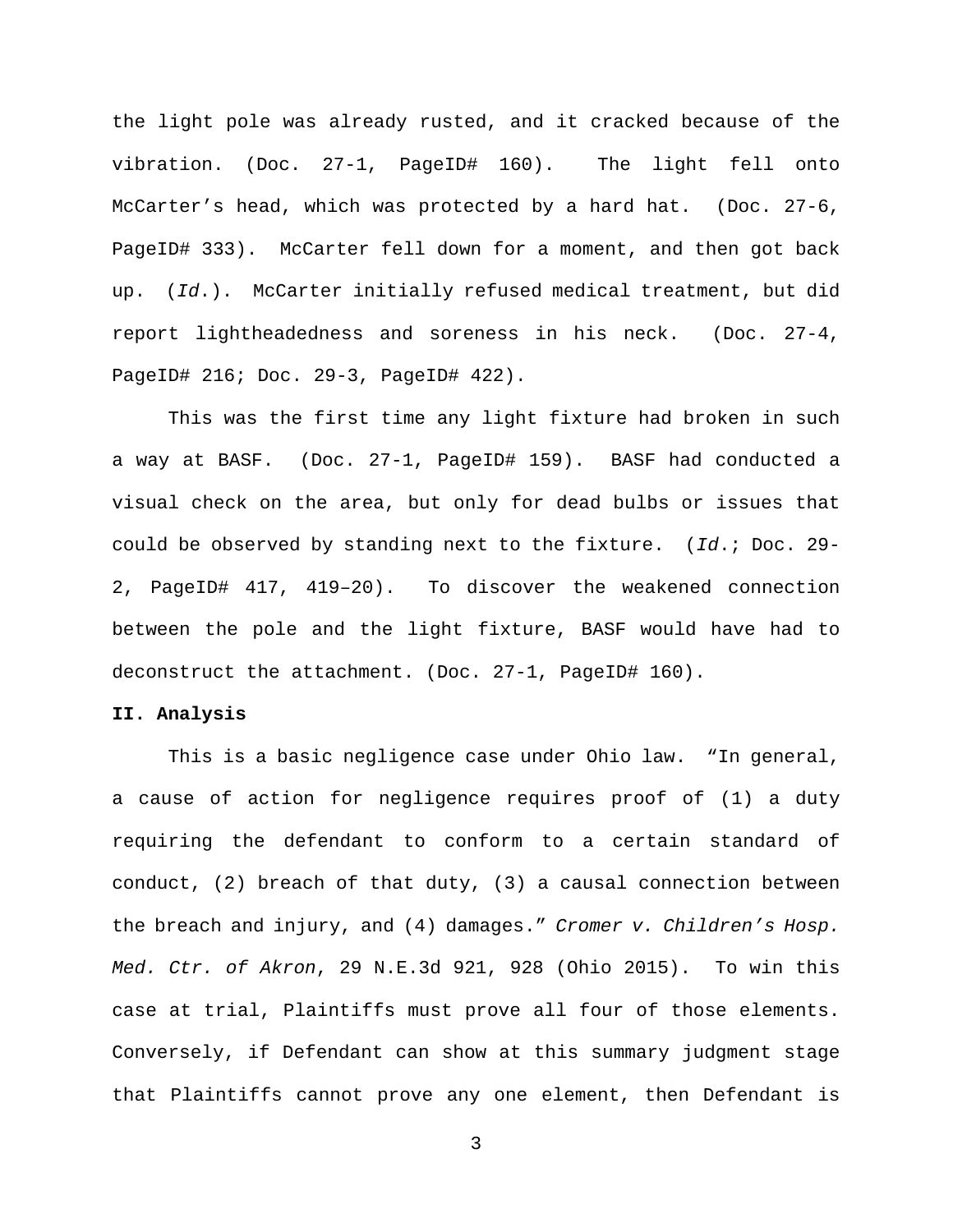entitled to summary judgment.

 $\overline{a}$ 

BASF argues it owed no duty to McCarter because McCarter was an independent contractor performing an inherently dangerous activity. "The existence of a duty in a negligence action is a question of law for the court to determine." Mussivand v. David, 544 N.E.2d 265, 270 (Ohio 1989). Under Ohio law, if an independent contractor engages in an inherently dangerous activity, the company that hired the independent contractor does not owe him a duty unless the company actively participated in the independent contractor's work or retained control over a critical variable of the workplace. Whitelock v. Gilbane Bldg. Co., 613 N.E.2d 1032, 1034 (Ohio 1993)(citing Hirschbach v. Cincinnati Gas & Elec. Co., 452 N.E.2d 326, 328 (Ohio 1983)); see also Pinkerton v. J & H Reinforcing, 2012-Ohio-1606, ¶ 18; Sopkovich v. Ohio Edison Co., 693 N.E.2d 233, 244 (Ohio 1998); Maddox v. Ford Motor Co., 86 F.3d 1156 at \*2 (6th Cir. 1996).<sup>3</sup>

Thus, this Court must determine whether there is a material issue of fact regarding whether (1) McCarter was performing an inherently dangerous activity, and (2) BASF actively participated in McCarter's activities or retained control over a critical variable of the workplace.

 $3$  As a policy matter, the entity that actually employs the independent contractor is responsible for assuring his safety. See OHIO REV. CODE ANN. § 4101.11.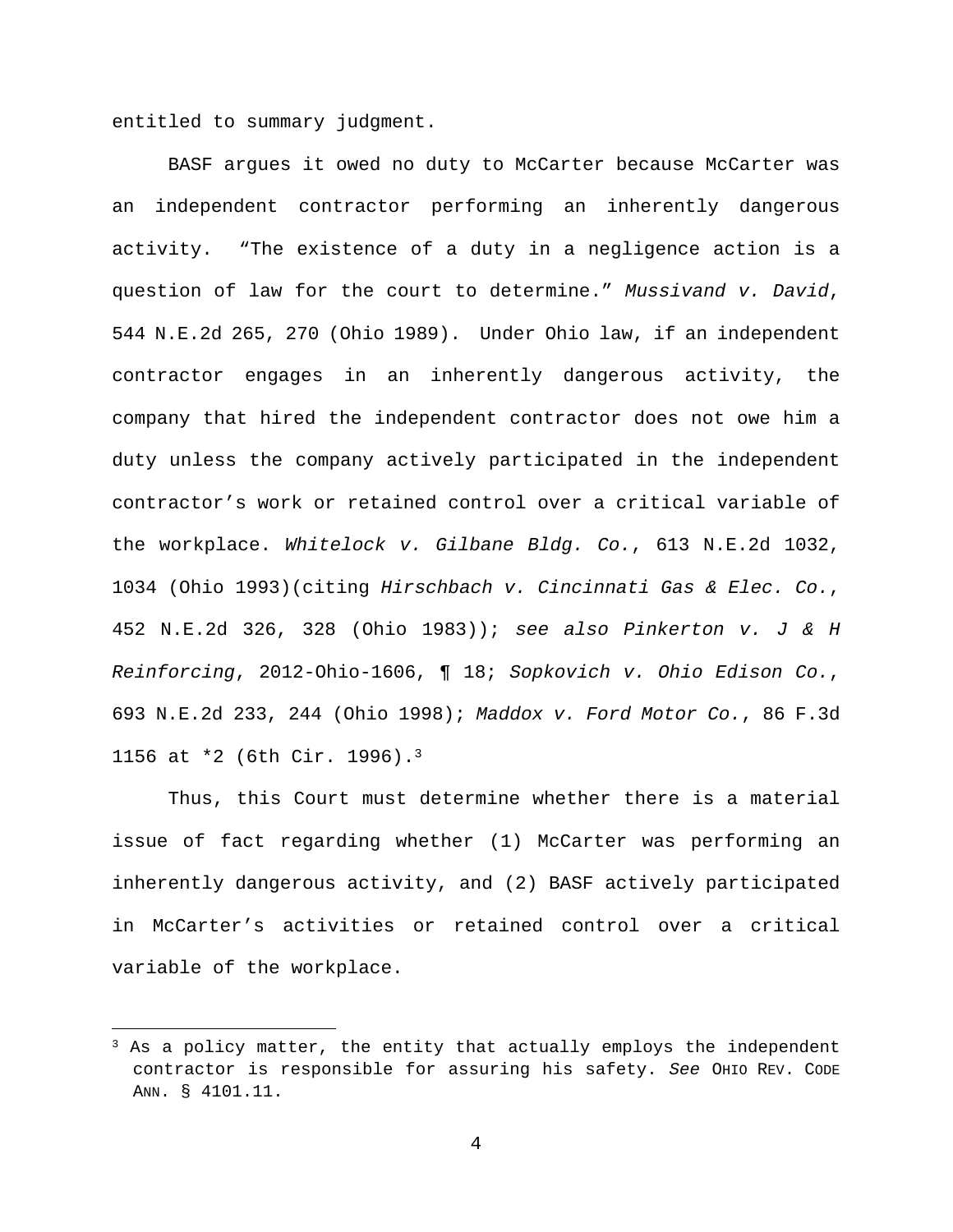#### **1. McCarter was engaged in an inherently dangerous activity.**

Under Ohio law, "[a] construction site is inherently a dangerous setting." Bond v. Howard Corp., 650 N.E.2d 416, 420 (Ohio 1995); see also Frost v. Dayton Power and Light Co., 740 N.E.2d 734, 744 (Ohio Ct. App. 4th Dist. 2000), amended, 98 CA 669, 2000 WL 1029141 (Ohio Ct. App. 4th Dist. July 25, 2000); Cefaratti v. Mason Structural Steel Co., 694 N.E.2d 915, 916 (Ohio 1998)(Lundberg Stratton, J, dissenting); Whitelock, 613 N.E.2d at 1036 (Pfeifer, J., dissenting). Since McCarter was removing a 16x12-foot fan while standing eight stories off the ground, he was engaged in construction activities, making his actions inherently dangerous.

Even assuming, arguendo, that McCarter was not conducting construction activities, he was still engaged in an inherently dangerous activity. Ohio courts have found the following activities to be inherently dangerous:

- Performing electrical work on a home under construction. Cole v. Contract Framing, Inc., 834 N.E.2d 409, 416 (Ohio Ct. App. 10th Dist. 2005).
- Painting in a commercial, industrial setting where hard hats are required. Frost, 740 N.E.2d at 747.
- Painting a partially de-energized electrical substation. Sopkovich, 693 N.E.2d at 244.
- Working on the second floor of a building that had holes cut in the floor. Bond, 650 N.E.2d at 420.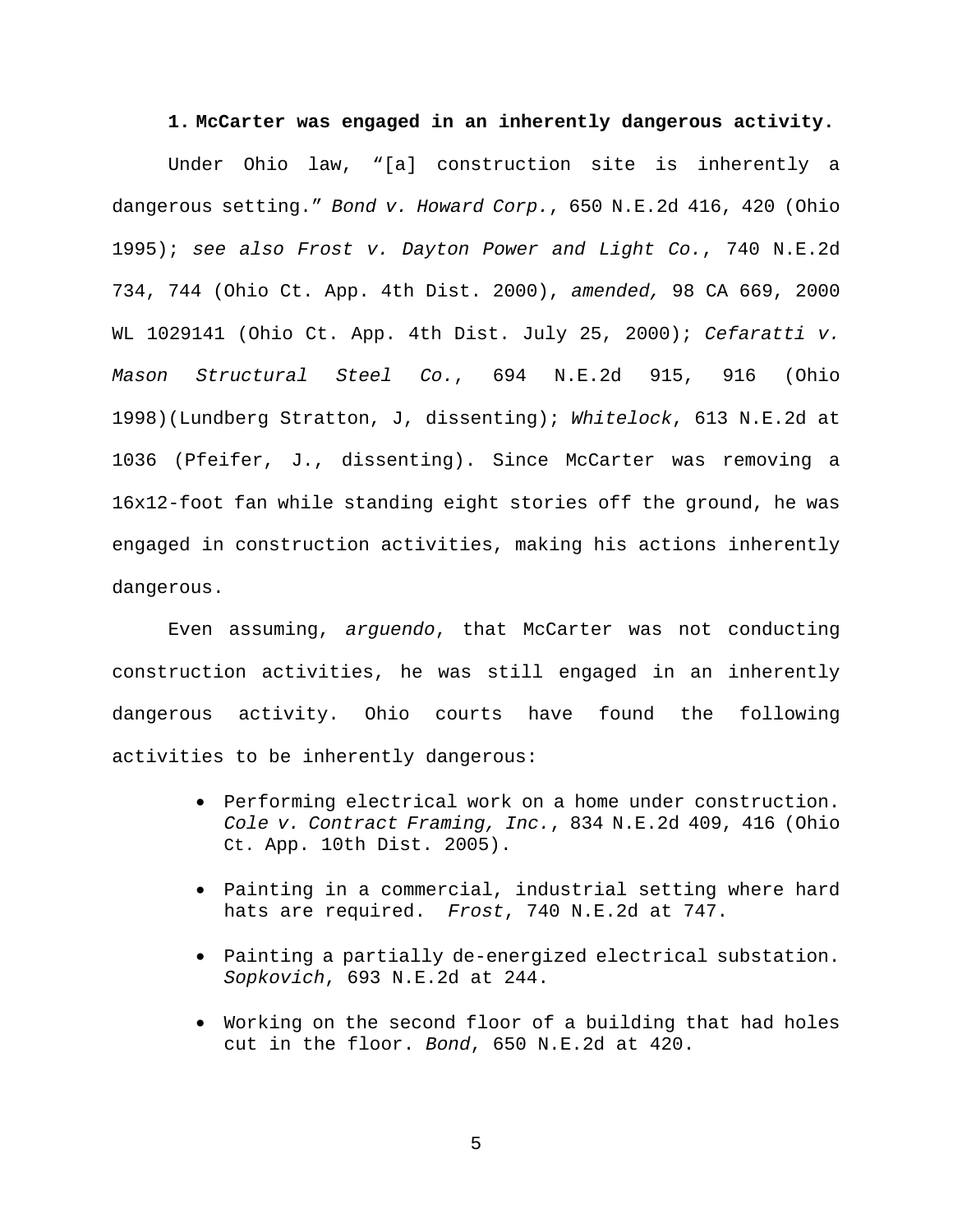- Working around holes cut in an upper-story floor. Michaels v. Ford Motor Co., 650 N.E.2d 1352 (Ohio 1995).
- Working atop a scaffold to hang fabric at a museum. Hesselbach v. Toledo Museum of Art, 655 N.E.2d 831, 834 (Ohio Com. Pleas 1995).
- Performing bricklayer services atop a five-foot high scaffold. Whitelock, 613 N.E.2d at 1033.
- Working with methane at a construction site. Cafferkey v. Turner Const. Co., 488 N.E.2d 189, 192 (Ohio 1986).
- Working atop a high-tension electrical tower. Hirschbach, 452 N.E.2d 326.

If an activity falls within this range, it is inherently dangerous unless the landowner could have made the premises safer by removing the dangerous condition with ordinary care. See Barnett v. Beazer Homes Invests., L.L.C., 905 N.E.2d 226, 231 (Ohio Ct. App. 12th Dist. 2008)(denying summary judgment because the landowner may have been able to avoid a live electrical wire by exhibiting ordinary care); Cole, 834 N.E.2d at 418.

Yet, there was no way for BASF to remove the inherent danger of McCarter working "80 [to] 100 feet" in the air, assisting his BME colleagues in guiding a crane wench as it removed a 16x12-foot fan from a cooling tower. (Doc. 27-4, PageID# 192). McCarter was wearing a hard hat at the time, indicating the riskiness of the project. (Doc. 29-3, PageID# 422). See, e.g., Cafferkey, 488 N.E.2d at 192 (finding an inherently dangerous environment, in part because employees wore hard hats); Frost, 740 N.E.2d at 747 (same).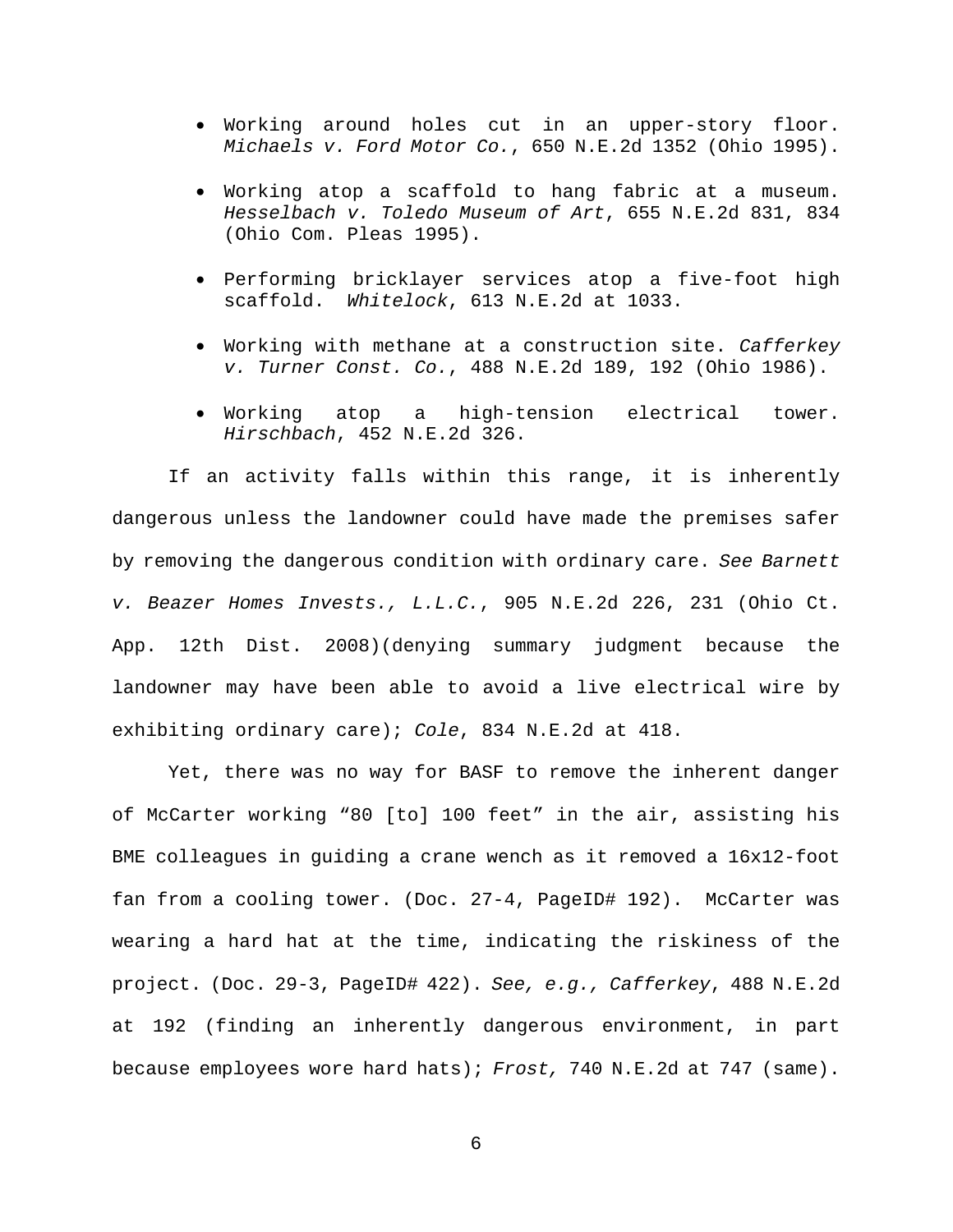BASF did regular checks of the area to assure the lighting and other safety conditions were met, and no reasonable fact finder could believe BASF should or could reasonably have done more to assure the safety of those atop the cooling tower. If working at heights like a second story or a five-foot scaffold are inherently dangerous because of the threat of falling, then working six stories higher and overseeing the movement of large equipment is also inherently dangerous.

### **2. BASF did not actively participate in McCarter's activities.**

Since McCarter's activities were inherently dangerous, BASF only owed him a duty if it actively participated in his activities or retained control over a critical variable of the workplace. Sopkovich, 693 N.E.2d at 243. Under Ohio law, active participation means an entity "directed the activity which resulted in the injury and/or gave or denied permission for the critical acts that led to the employee's injury, rather than merely exercising a general supervisory role over the project." Bond, 650 N.E.2d at 420–21. Mere supervision is not active participation. Michaels, 650 N.E.2d at 1355 (citing Cafferkey, 488 N.E.2d at 192).

The Ohio Supreme Court has not defined retaining or exercising "control over a critical variable in the workplace."<sup>4</sup> Sopkovich,

 $\overline{a}$ 

<sup>4</sup> One Ohio Supreme Court justices argued control of a critical variable of the workplace means the landowner must direct or oversee the independent contractor's actions. Cefaratti v. Mason Structural Steel Co., 694 N.E.2d 915, 916 (Ohio 1998)(Stratton, J., dissenting). This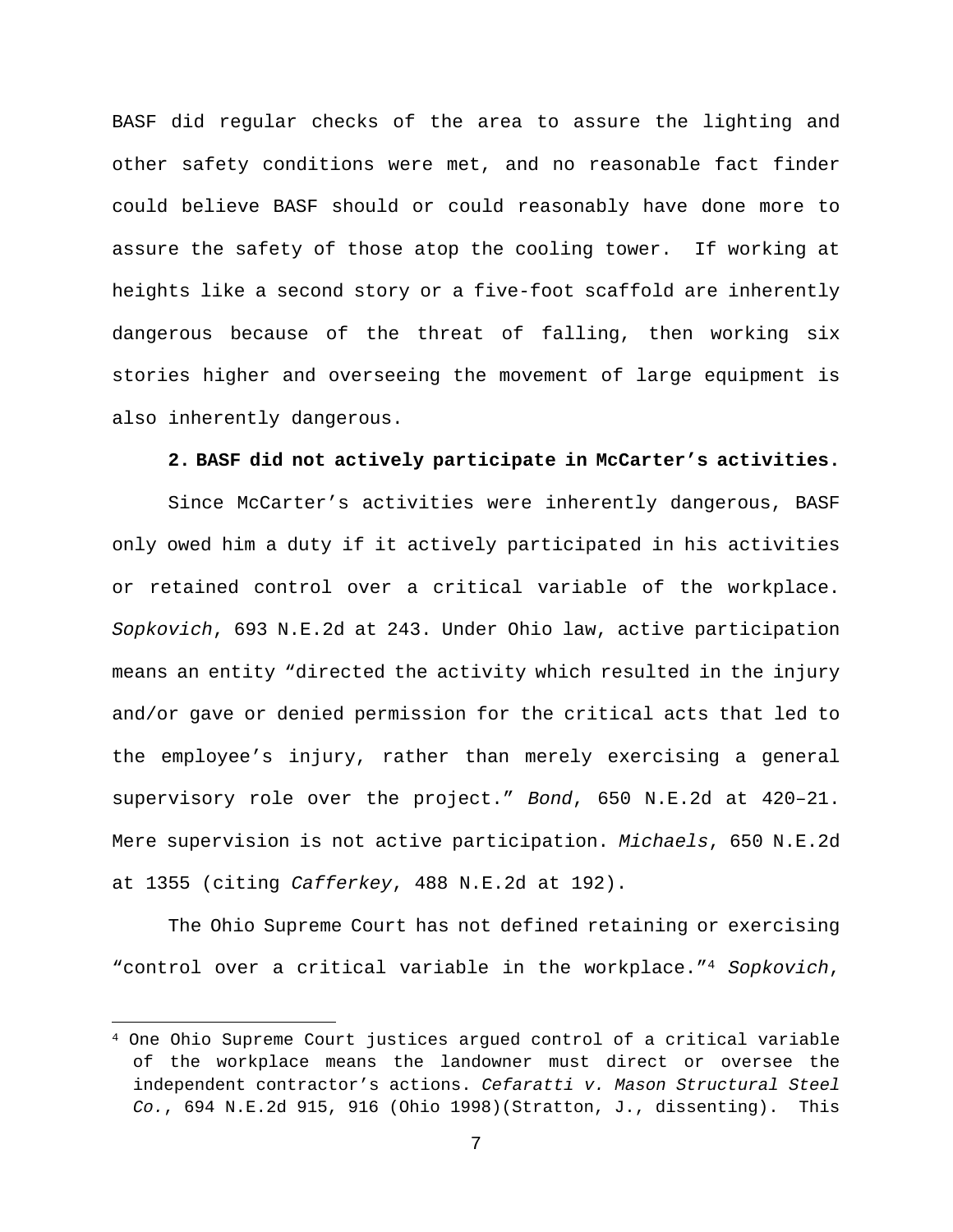693 N.E.2d at 243. But the Fourth District Court of Appeals in Frost v. Dayton Power and Light Co. found that mere ownership of the instrument that harmed the Plaintiff is not sufficient to constitute control over a critical variable. Frost, 740 N.E.2d at 749. In Frost, an independent contractor was painting a pipe near a boiler room floor when another pipe fell onto his head. Even though the Defendant in Frost owned the building in question, he had turned over the boiler room to the Plaintiff's employer, and no longer retained exclusive control of the critical variable of the work environment.

Similarly, BASF did not retain control of the cooling tower where McCarter was struck by the light. McCarter's co-worker at BME said that "BME placed their padlock on the lockbox in the control room" of the cooling tower, and therefore controlled access to and operation of the area. (Doc. 27-3, PageID# 184). According to McCarter's manager at BME, "BASF did not give instructions or orders to BME or its employees regarding how to carry out BME's repair work for a Project." (Doc. 27-2, PageID# 180). In his deposition, McCarter admitted that BME was directing his

 $\overline{a}$ 

definition has predominated, with lower courts finding that a landowner must "g[i]ve or den[y] permission for the critical acts that led to [Plaintiff's] injury." See Pinkerton v. J & H Reinforcing, 2012-Ohio-1606, ¶ 36 (Ohio Ct. App. 4th Dist. 2012); see also Lillie v. Meachem, 2009-Ohio-4934, ¶ 32 (Ohio Ct. App. 3rd Dist. 2009); McClary v. M/I Schottenstein Homes, Inc., 2004-Ohio-7047, ¶ 34 (Ohio Ct. App. 10th Dist. 2004).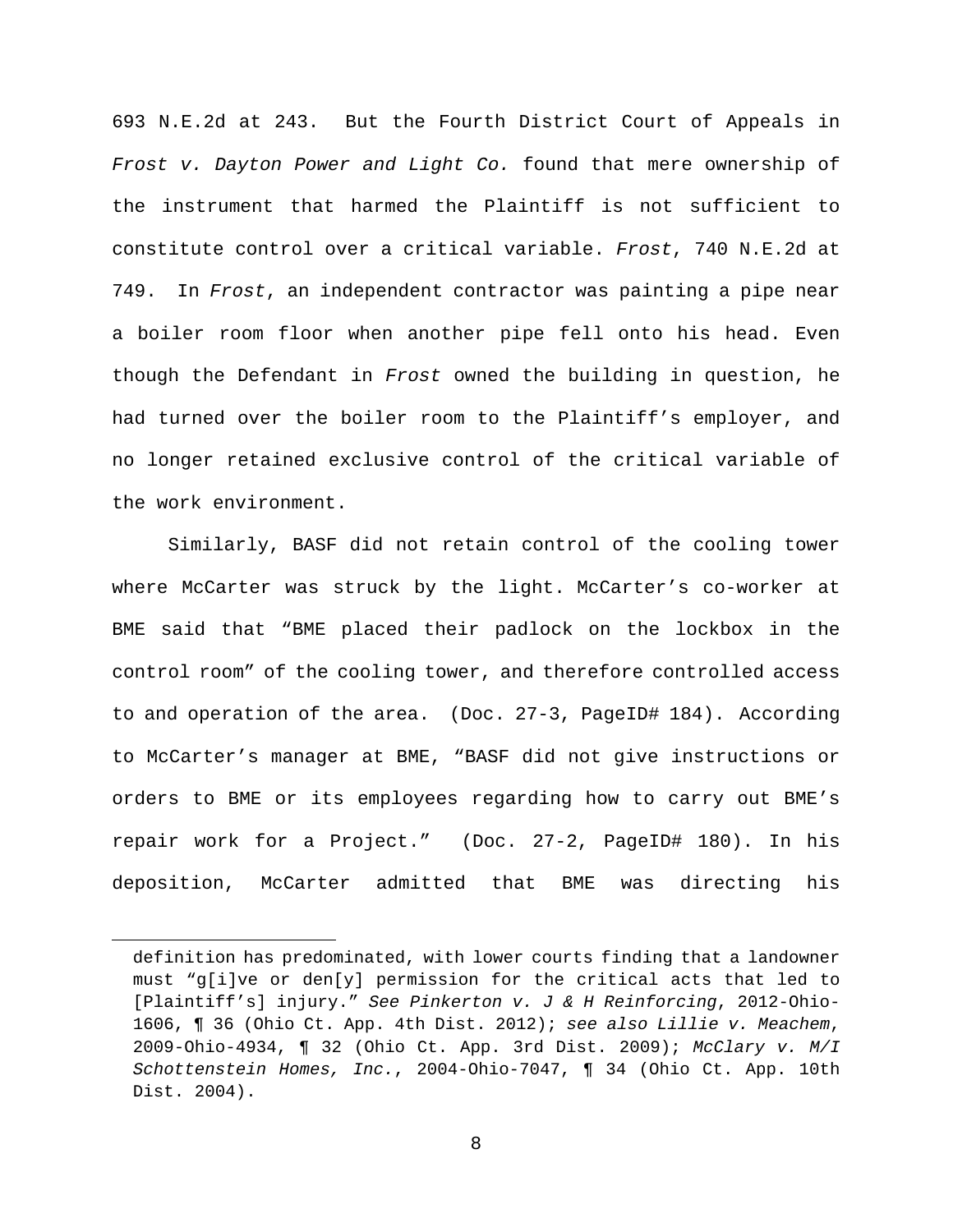activities and was in control of the cooling tower. (Doc. 27-4, PageID# 193-94, 196). Though BASF employees occasionally visited the cooling tower, this was only at the invitation of BME, and only to observe critical parts of the project like the removal of the fan. (See Doc. 27-2, PageID# 180).

These facts do not indicate that BASF "directed the activity" atop the cooling tower, Bond, 650 N.E.2d at 420–21, or that BASF retained or exercised "control over a critical variable in the workplace." Sopkovich, 693 N.E.2d at 243. Therefore, BASF did not actively participate in McCarter's activities.

## **III. Conclusion**

Since McCarter was an independent contractor engaged in an inherently dangerous activity that BASF did not actively participate in, BASF did not owe McCarter any duty under Ohio law. Whitelock, 613 N.E.2d at 1034. Absent a duty, BASF cannot be liable for negligence in this case.

Therefore, having reviewed this matter, and being sufficiently advised,

**IT IS ORDERED** that Defendant's Motion for Summary Judgment (Doc. 27) is hereby **GRANTED**. A separate judgment shall enter concurrently herewith.